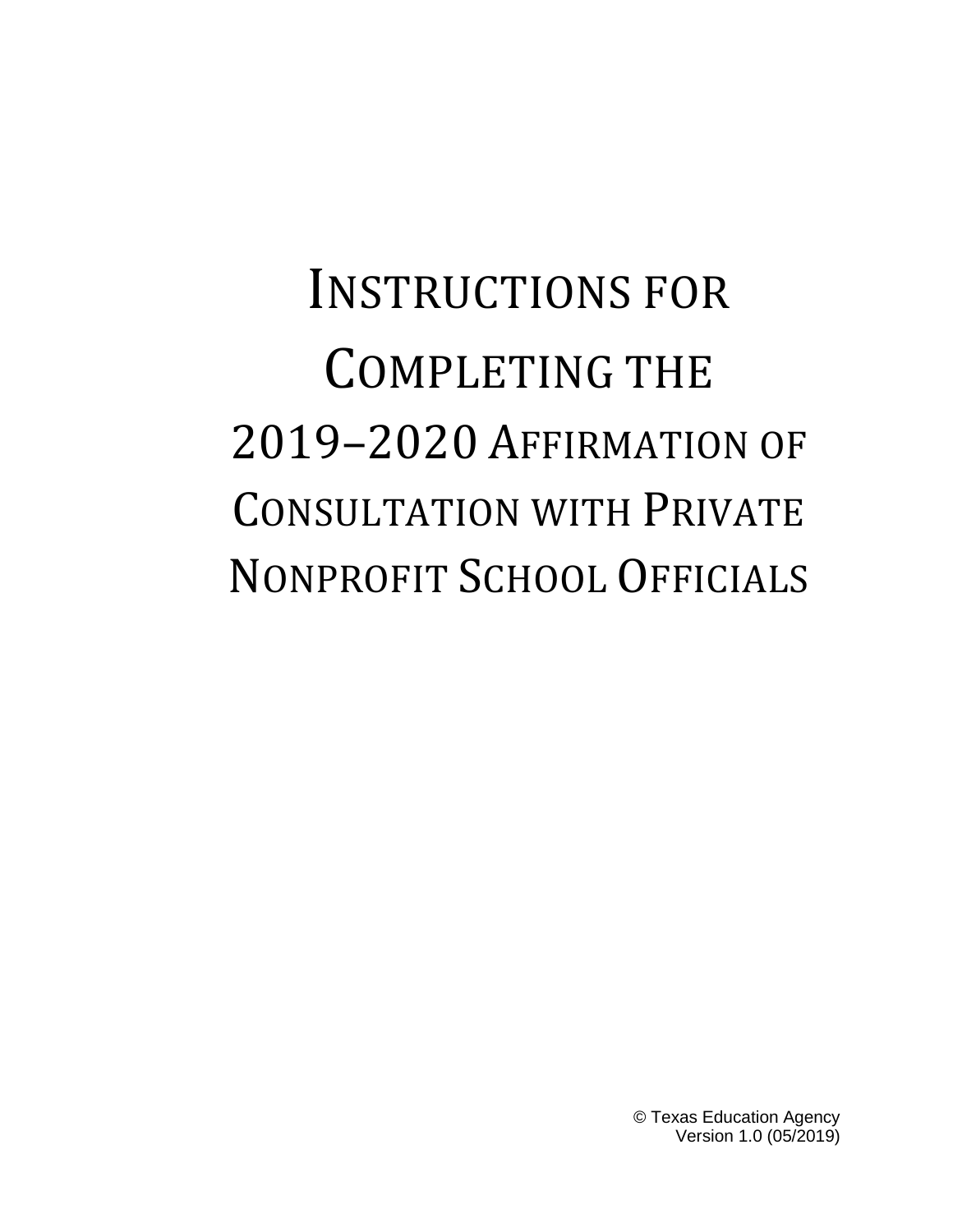# **Contents**

| Affirmation for Title IV, Part B: 21 <sup>st</sup> Century Community Learning Centers (CCLC)  2 |  |
|-------------------------------------------------------------------------------------------------|--|
|                                                                                                 |  |
|                                                                                                 |  |
|                                                                                                 |  |
|                                                                                                 |  |
|                                                                                                 |  |
|                                                                                                 |  |
|                                                                                                 |  |
|                                                                                                 |  |
|                                                                                                 |  |
|                                                                                                 |  |
|                                                                                                 |  |
|                                                                                                 |  |
|                                                                                                 |  |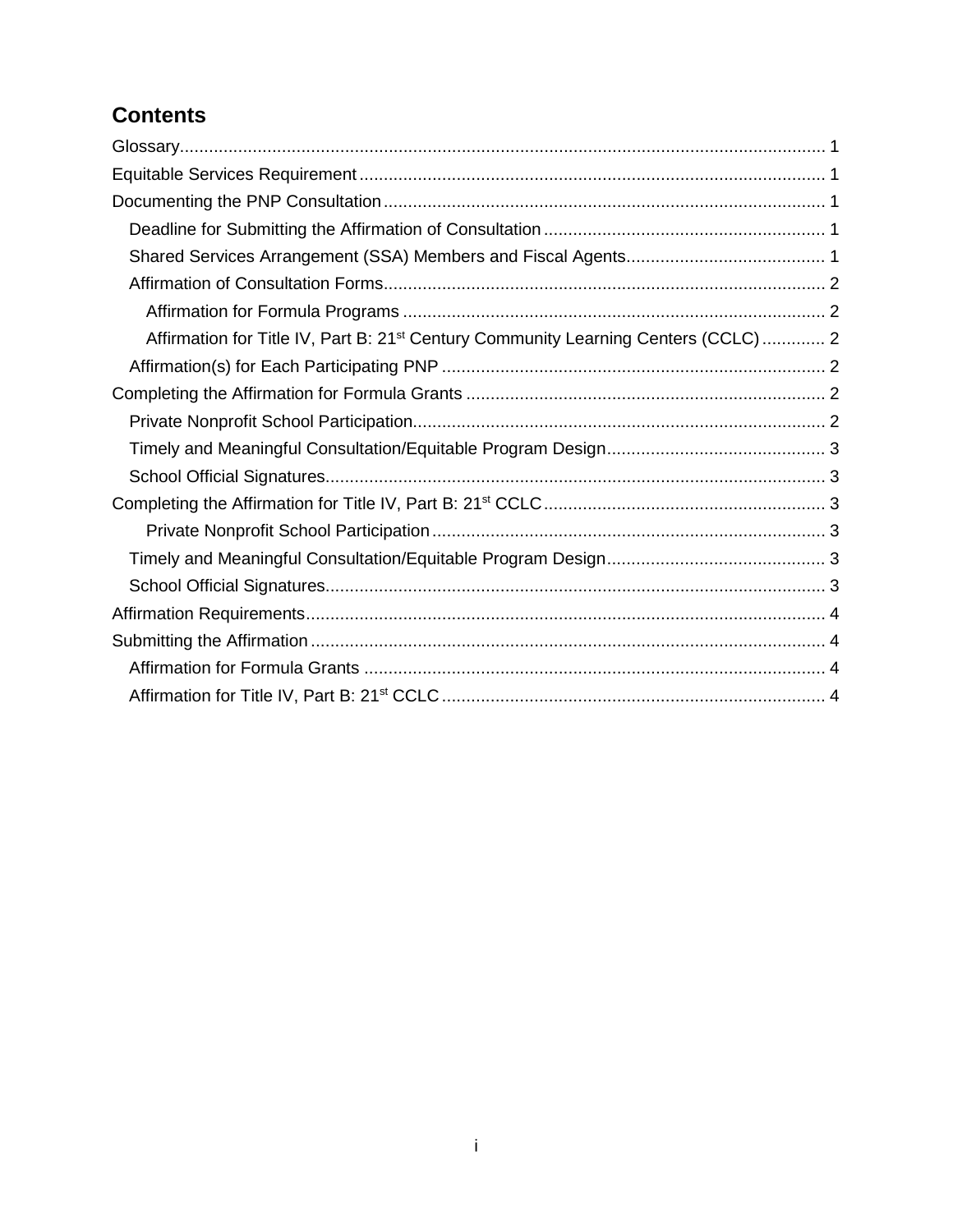# <span id="page-2-0"></span>**Glossary**

**Agency:** The Texas Education Agency (TEA) is the state educational agency in Texas, which is primarily responsible for the supervision of public elementary and secondary schools in the state.

**ESEA:** The Elementary and Secondary Education Act of 1965

**ESC:** Education service center. Texas has 20 regional ESCs.

**ESSA:** Every Student Succeeds Act (signed into law in December 2015)

**Grantee:** The organization that completes and submits the grant application and receives grant funding

**LEA:** Local educational agency

**NCLB:** The No Child Left Behind Act of 2001

**PNP:** Private nonprofit school

**School official:** Person legally authorized to represent the school in the consultation

**SSA:** Shared services arrangement. An SSA is a written agreement between two or more LEAs and/or ESCs that provides services for entities involved when such arrangement will strengthen the operation of the program. Each SSA must have a fiscal agent responsible for conducting various administrative activities. (*Financial Accountability System Resource Guide*, Financial Accounting and Reporting, Section 1.3.1.1)

# <span id="page-2-1"></span>**Equitable Services Requirement**

In accordance with Public Law (P.L.) 114-95, the Every Student Succeeds Act (ESSA, Sections 1117 and 8501), local educational agencies (LEAs) are required to consult with participating private nonprofit schools (PNPs) to determine equitable services for private school students and/or teachers.

# <span id="page-2-2"></span>**Documenting the PNP Consultation**

To document the PNP consultation that is required under ESSA, LEAs must submit an Affirmation of Consultation with PNP School Officials.

The affirmation forms are PDF forms. They are designed to be completed electronically, using Adobe Reader or Acrobat software.

Information provided in the affirmation must be decided during the consultation between the LEA and PNP officials.

The LEA must maintain auditable documentation to support the information provided in this affirmation and its decision through appropriate consultation. The LEA is responsible for the administrative oversight of the ESSA program(s) in the PNP.

### <span id="page-2-3"></span>**Deadline for Submitting the Affirmation of Consultation**

LEAs must submit their affirmations by 5:00 p.m. CT, September 3, 2019.

#### <span id="page-2-4"></span>**Shared Services Arrangement (SSA) Members and Fiscal Agents**

Some PNPs receive services through an SSA. In that case, the SSA written agreement specifies who is responsible for providing consultation and for submitting the affirmation of consultation. In most cases, the LEA retains responsibility. Refer to the SSA written agreement with any questions.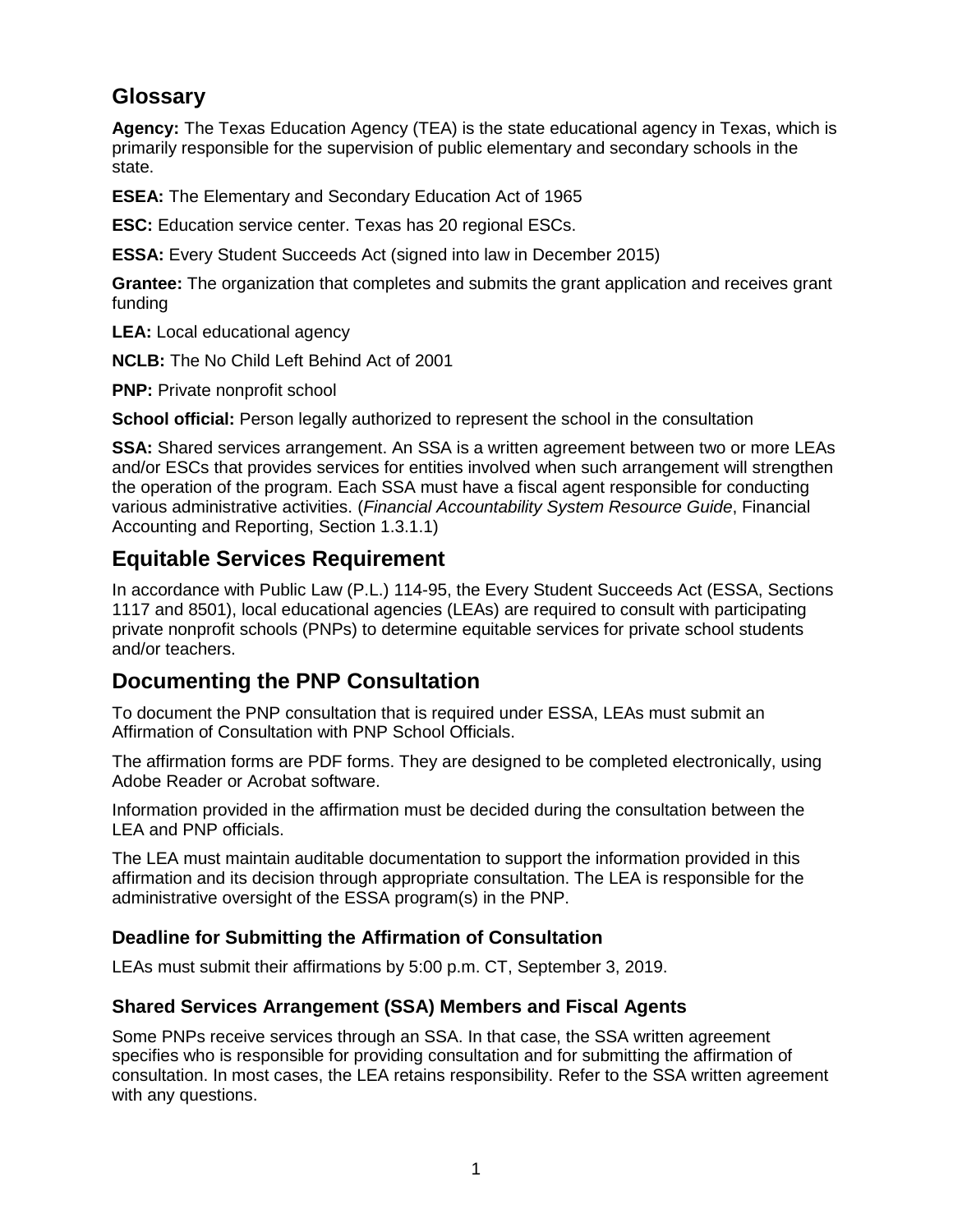### <span id="page-3-0"></span>**Affirmation of Consultation Forms**

Two affirmation forms are available. The LEA must submit the form(s) that reflect the LEA's grant funding.

#### <span id="page-3-1"></span>**Affirmation for Formula Programs**

The LEA submits the Affirmation of Consultation with PNP School Officials: Formula Grants to document PNP consultation regarding the following grant programs, whose funding is awarded by formula:

- Title I, Part A
- Title I, Part C
- Title II, Part A
- Title III, Part A-ELL
- Title III, Part A-Immigrant
- Title IV, Part A

### <span id="page-3-2"></span>**Affirmation for Title IV, Part B: 21st Century Community Learning Centers (CCLC)**

The LEA submits the Affirmation of Consultation with PNP School Officials: Title IV, Part B: 21<sup>st</sup> Century Community Learning Centers (CCLC) to document PNP consultation regarding the following grant program, whose funding is discretionary and competitive:

• Title IV, Part B: 21<sup>st</sup> Century Community Learning Centers (21<sup>st</sup> CCLC)

### <span id="page-3-3"></span>**Affirmation(s) for Each Participating PNP**

The LEA must submit the appropriate affirmation form(s) for each of its participating PNPs.

# <span id="page-3-4"></span>**Completing the Affirmation for Formula Grants**

The LEA completes the following fields with the requested information:

- LEA name
- LEA county-district number (CDN)
- Name of participating PNP

#### <span id="page-3-5"></span>**Private Nonprofit School Participation**

The applicant completes this section before the applicant official signs the affirmation form.

Based on its consultation with the participating PNP, the applicant makes a selection from the dropdown menu to indicate the method by which the PNP will receive services:

- LEA: The PNP will receive services directly from the LEA.
- Third party: The PNP will receive from a third party that has contracted with the LEA.
- Consortium/SSA: The PNP will receive services through an SSA or through the ESC 10 or ESC 20 consortium.
- Not participating: The PNP has elected to receive no services for the program.

Only PNP students who meet the eligibility requirements (and their parents and teachers, as applicable) may participate in the programs.

**NOTE:** A PNP may elect not to receive services for any of the listed grant programs. In that case, the LEA maintains local documentation of the consultation only. The LEA does not submit an affirmation form for that PNP.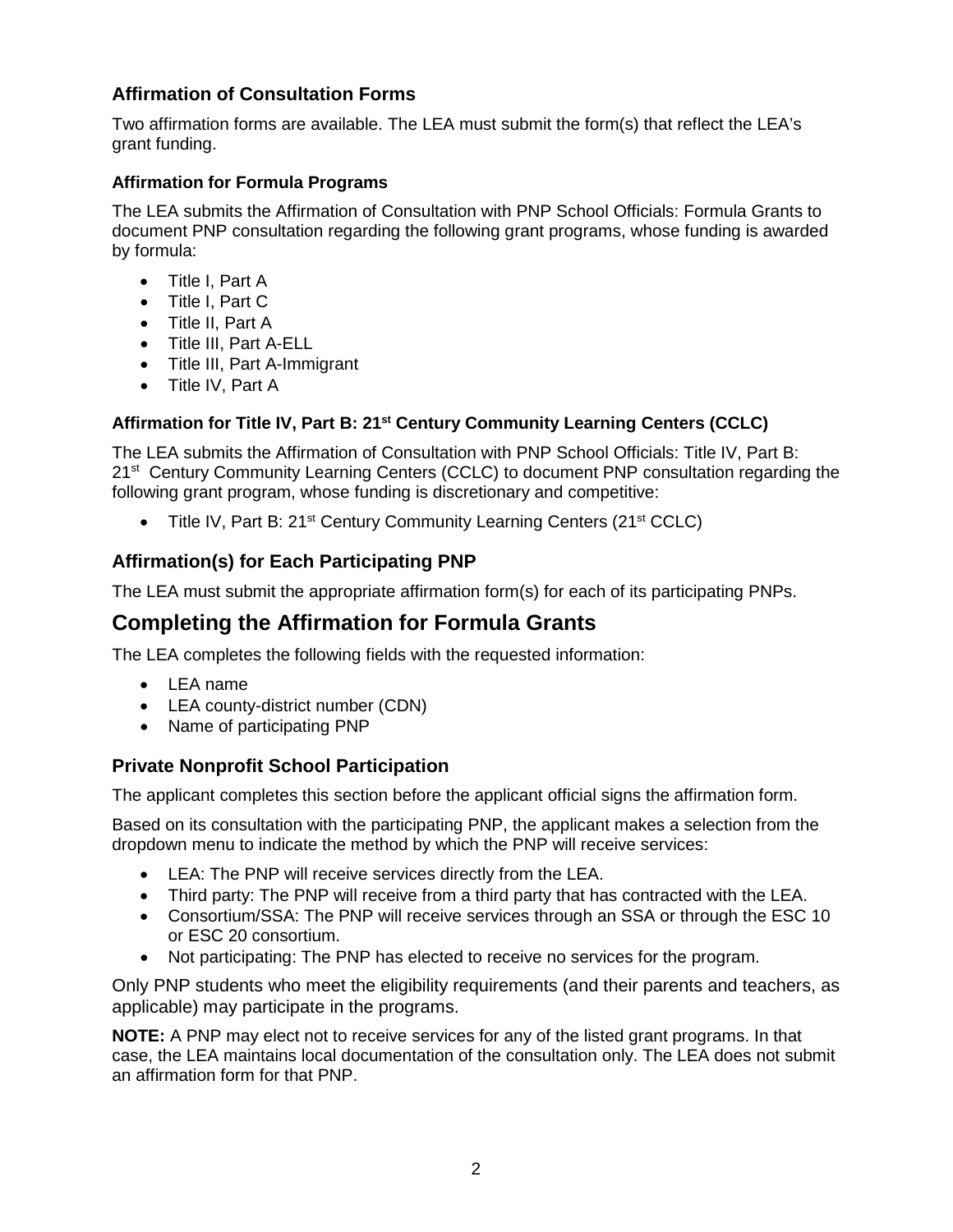### <span id="page-4-0"></span>**Timely and Meaningful Consultation/Equitable Program Design**

The PNP completes this section before the PNP official signs the affirmation form.

Referring to the Elements of Consultation table that follows this section, the PNP official selects "Yes" or "No" for each program in which the PNP has chosen to participate. The yes/no response indicates whether **both** of the following occurred:

- Timely, meaningful, and ongoing consultation
- Equitable program design with respect to the PNP's students

### <span id="page-4-1"></span>**School Official Signatures**

Both the LEA and PNP officials must sign and date the affirmation form(s).

# <span id="page-4-2"></span>**Completing the Affirmation for Title IV, Part B: 21st CCLC**

The applicant completes the following fields with the requested information:

- Applicant name
- County-district number (CDN) or vendor ID
- Name of participating PNP

#### <span id="page-4-3"></span>**Private Nonprofit School Participation**

The applicant completes this section before the applicant official signs the affirmation form.

Based on its consultation with the participating PNP, the applicant makes a selection from the dropdown menu to indicate the method by which the PNP will receive services:

- Applicant: The PNP will receive services directly from the applicant.
- Third party: The PNP will receive from a third party that has contracted with the applicant.
- Consortium/SSA: The PNP will receive services through an SSA or through the ESC 10 or ESC 20 consortium.
- Not participating: The PNP has elected to receive no services for the program.

Only PNP students who meet the eligibility requirements (and their parents and teachers, as applicable) may participate in the programs.

**NOTE:** A PNP may elect not to receive services for any of the listed grant programs. In that case, the applicant maintains local documentation of the consultation only. The applicant does not submit an affirmation form for that PNP.

### <span id="page-4-4"></span>**Timely and Meaningful Consultation/Equitable Program Design**

The PNP completes this section before the PNP official signs the affirmation form.

Referring to the Elements of Consultation table that follows this section, the PNP official selects "Yes" or "No" to indicate whether **both** of the following occurred:

- Timely, meaningful, and ongoing consultation
- Equitable program design with respect to the PNP's students

#### <span id="page-4-5"></span>**School Official Signatures**

Both the applicant and PNP officials must sign and date the affirmation form.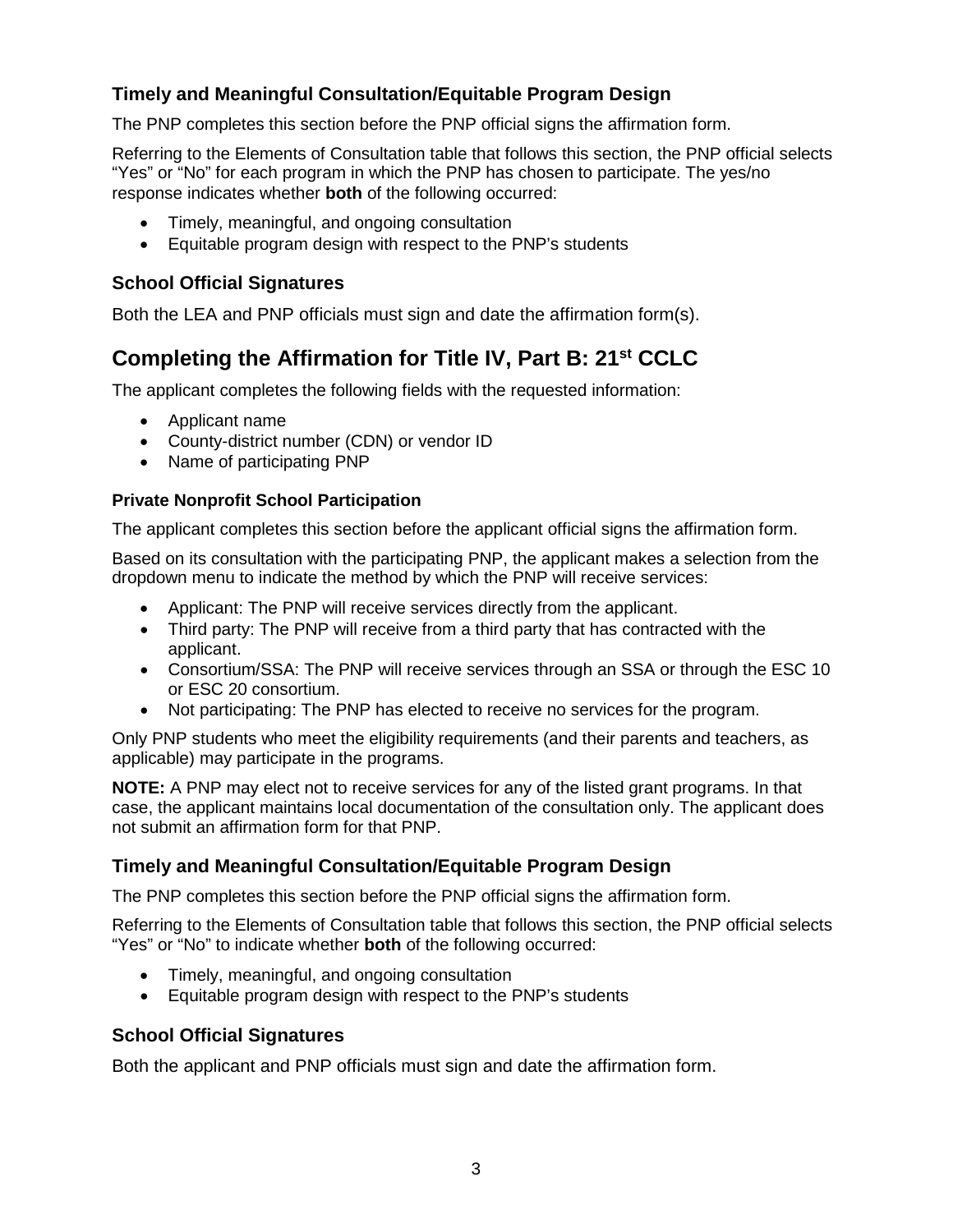# <span id="page-5-0"></span>**Affirmation Requirements**

The LEA should follow these guidelines to complete the affirmations according to requirements:

- Submit the appropriate affirmation form(s) for each participating PNP.
- If a PNP declines to participate in a program, document that a meeting was held to discuss potential services and that the PNP chose not to participate. This documentation is maintained locally and must be made available to monitors and auditors.
- A PNP may initially decide to participate but later decline services. To avoid having those grant funds set aside for PNP services, you must submit the revised affirmation form(s) before the last amendment due date defined for the ESSA Consolidated Federal Grant Application.
- You must submit affirmation form(s) for the same number of participating PNPs that you specified in the ESSA Consolidated Federal Grant Application.

# <span id="page-5-1"></span>**Submitting the Affirmation**

Affirmation forms are submitted via the secure Every Student Succeeds Act (ESSA) Reports application, accessible through [TEAL.](https://tealprod.tea.state.tx.us/)

### <span id="page-5-2"></span>**Affirmation for Formula Grants**

Follow these steps to submit the affirmation for formula grants:

- 1. Log on to [TEAL.](https://tealprod.tea.state.tx.us/)
- 2. Select the "Every Student Succeeds Act Reports" application.
- 3. Select the "Upload Response Documents" tab.
- 4. From the Response Template Title dropdown menu select "PNP Affirmation."
- 5. For school year, select 2019-2020.
- 6. For Response Type Doc, select "Response Document."
- 7. Select "Browse" to locate the file on your computer.
- 8. Select "Upload Document."

### <span id="page-5-3"></span>**Affirmation for Title IV, Part B: 21st CCLC**

- 1. Follow the steps listed above through step 3.
- 2. In step 4, from the Response Template Title dropdown menu, select "21st CCLC (Title IV, Part B) PNP Affirmation."
- 3. Follow steps 5–8 above.